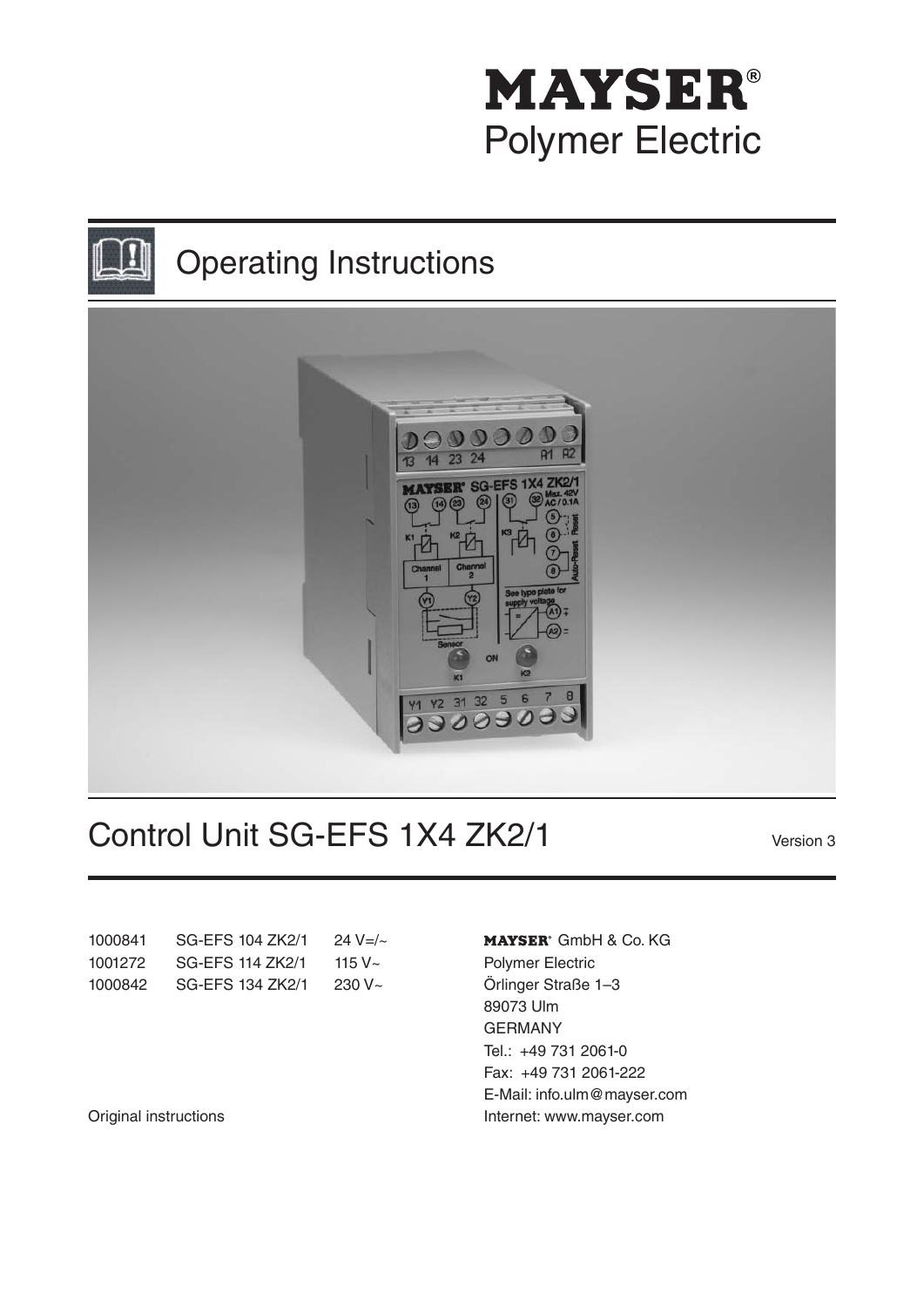# **Contents**

#### Copyright

The reproduction, distribution and utilization of this document as well as the communication of its contents without express authorization is prohibited. Offenders will be held liable for the payment of damages. All rights reserved in the event of the grant of a patent, utility model or design. © Mayser Ulm 2016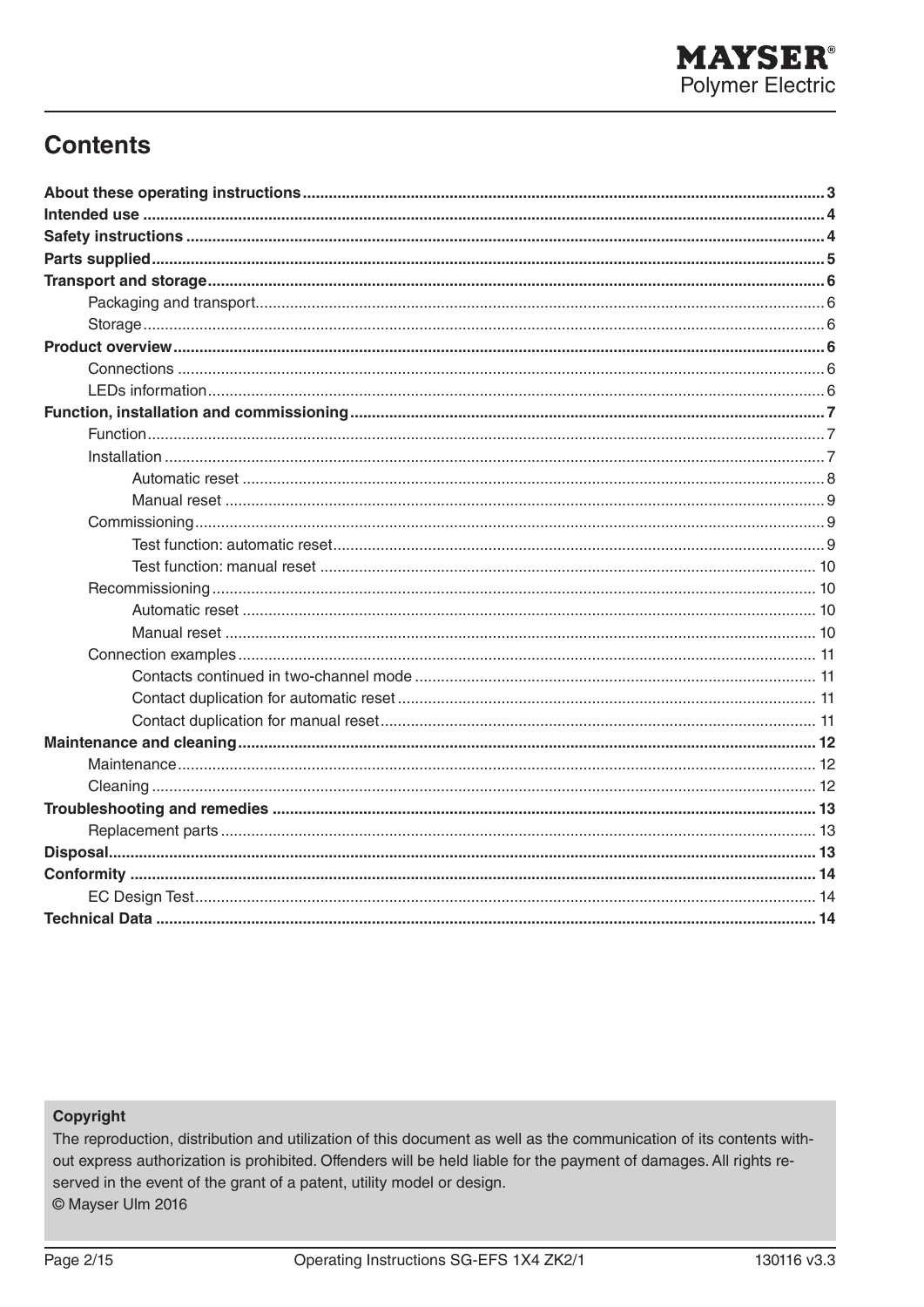# **About these operating instructions**

|                               | These operating instructions are part of the product.<br>Mayser Polymer Electric accepts no responsibility or warranty claims for damage<br>and consequential damage due to failure to observe the operating instructions. |  |  |
|-------------------------------|----------------------------------------------------------------------------------------------------------------------------------------------------------------------------------------------------------------------------|--|--|
|                               | Read operating instructions carefully before use.                                                                                                                                                                          |  |  |
|                               | → Keep operating instructions for the complete service life of the product.                                                                                                                                                |  |  |
|                               | → Pass operating instructions on to every subsequent owner or user of the prod-<br>uct.                                                                                                                                    |  |  |
|                               | Add any supplement received from the manufacturer to the operating instruc-<br>tions.                                                                                                                                      |  |  |
| <b>Validity</b>               | These operating instructions are only valid for the products specified on the title<br>page.                                                                                                                               |  |  |
| <b>Target group</b>           | The target group of these operating instructions are operators and trained specialist<br>personnel who are familiar with installation and commissioning.                                                                   |  |  |
| Other applicable<br>documents | A In addition to the operating instructions, observe the following documents:<br>Drawing of the sensor system (optional)<br>Wiring diagram (optional)<br>Installation instructions of the sensors used                     |  |  |

| <b>Symbols used</b> | <b>Symbol</b>                      | <b>Meaning</b>                                                                      |
|---------------------|------------------------------------|-------------------------------------------------------------------------------------|
|                     | →<br>.                             | Action with one step or with more than one step where<br>the order is not relevant. |
|                     | 1.<br>$\ddotsc$                    | Action with more than one step where the order is rel-                              |
|                     | 2.<br>$\cdots$                     | evant.                                                                              |
|                     | 3.<br>$\cdots$                     |                                                                                     |
|                     | ٠<br>$\cdots$                      | <b>Bullets first level</b>                                                          |
|                     | $\cdots$                           | <b>Bullets second level</b>                                                         |
|                     | (see section <i>Installation</i> ) | Cross-reference                                                                     |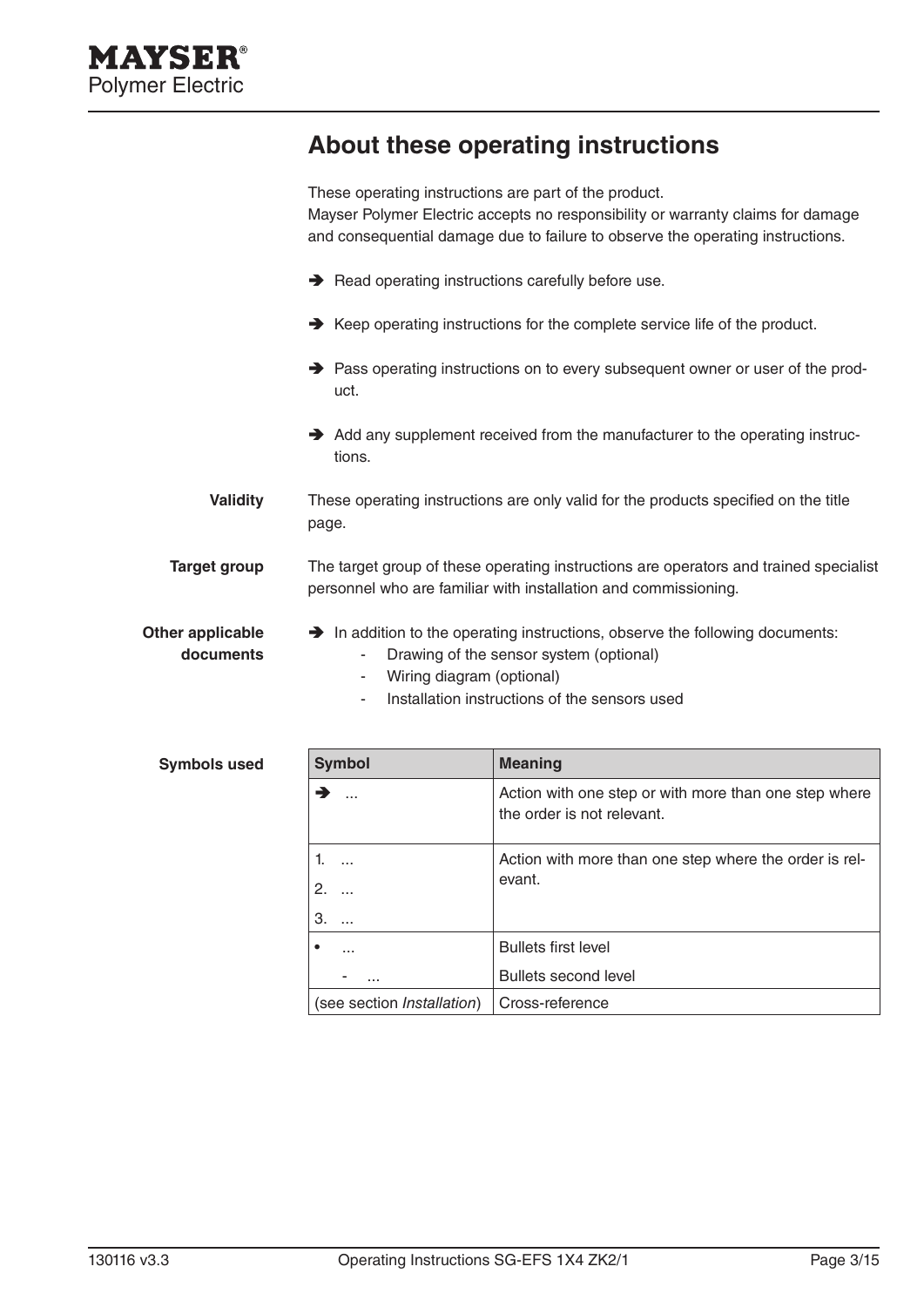| Danger symbols and<br>information | <b>Symbol</b>  | <b>Meaning</b>                                                   |
|-----------------------------------|----------------|------------------------------------------------------------------|
|                                   | <b>DANGER</b>  | Immediate danger leading to death or serious injury.             |
|                                   | <b>WARNING</b> | Imminent danger which may lead to death or serious injury.       |
|                                   | <b>CAUTION</b> | Possible danger which may lead to minor or moderate<br>injuries. |
|                                   |                | Information on easier and safer working practices.               |

# **Intended use**

The Control Unit is designed for signal processing of a pressure-sensitive protective device (PSPD). It evaluates the output signals of sensors with monitoring resistor 1k2. The integrated output signal switching device (OSSD) transmits the evaluated safety signals directly to the downstream control.

The Control Unit complies with ISO 13849-1:2006 Category 3 PL e. So that the safety classification is retained, the downstream control must be of the same or a higher category.

# **Safety instructions**

Ä **Do not open the Control Unit**

Never open, tamper with or alter the Control Unit.

Ä **Check supply voltage**

Check supply voltage. It must correspond with the connecting voltage  $U<sub>s</sub>$  on the type plate.

### Ä **Observe protection class**

Only use the Control Unit in rooms with a minimum degree of protection of IP54 (e.g. switch cabinet).

### Ä **Maintain distance**

When installing in the switch cabinet, ensure sufficient distance from heat sources (at least 2 cm).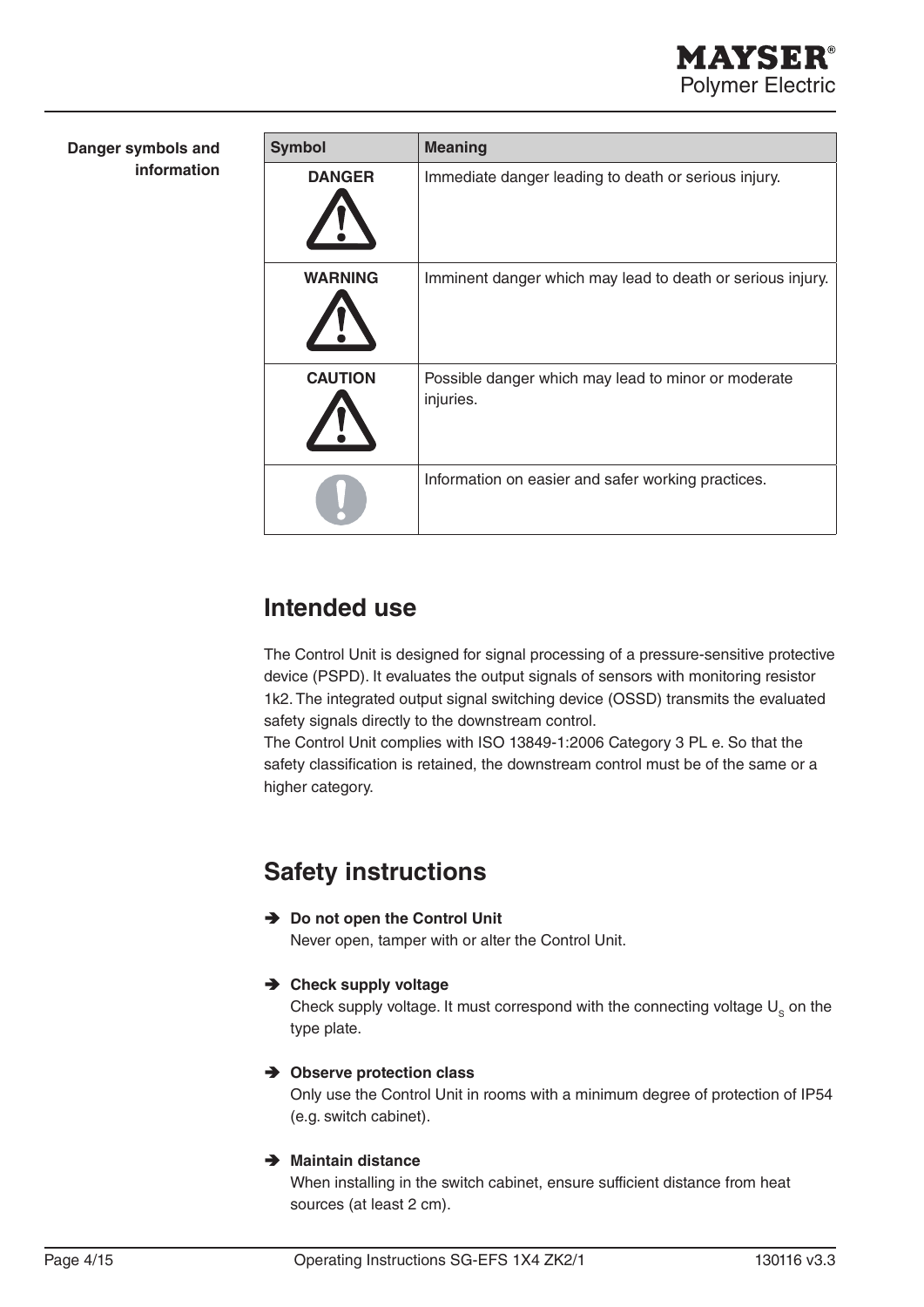#### Ä **Observe pin assignment**

Observe pin assignment when connecting the supply voltage.

#### Ä **Protect relay contacts**

Risk of welding: Protect the relay contacts externally.

#### Ä **Fit spark absorbers**

When connecting inductive loads, fit spark absorbers (RC modules) to the consumer.

#### Ä **Do not cross link Control Unit**

Do not cross link the Control Unit with other Control Units. Terminal Y1, Y2 and 5, 6 and 7, 8 are not voltage free.

#### Ä **Do not overload Control Unit**

Ensure that the specified switching current is not exceeded.

#### Ä **Continue redundancy**

Make sure you wire the unit directly in the control circuit or that the downstream control is also in dual channel mode.

#### $\rightarrow$  In the event of a fault, put out of operation

In the event of malfunctions and visible damage, put the Control Unit out of operation.

#### Ä **Do not use in ATEX zones**

Do not use the Control Unit in potentially explosive environments (ATEX). The Control Unit is not authorised for use in these zones.

### **Parts supplied**

#### **1× Control Unit**

Enclosure with electronics module and plug-in connectors.

- **1× Operating Instructions**
- **1× Declaration of Conformity**

Upon receipt of the parts supplied, check immediately for completeness and good condition.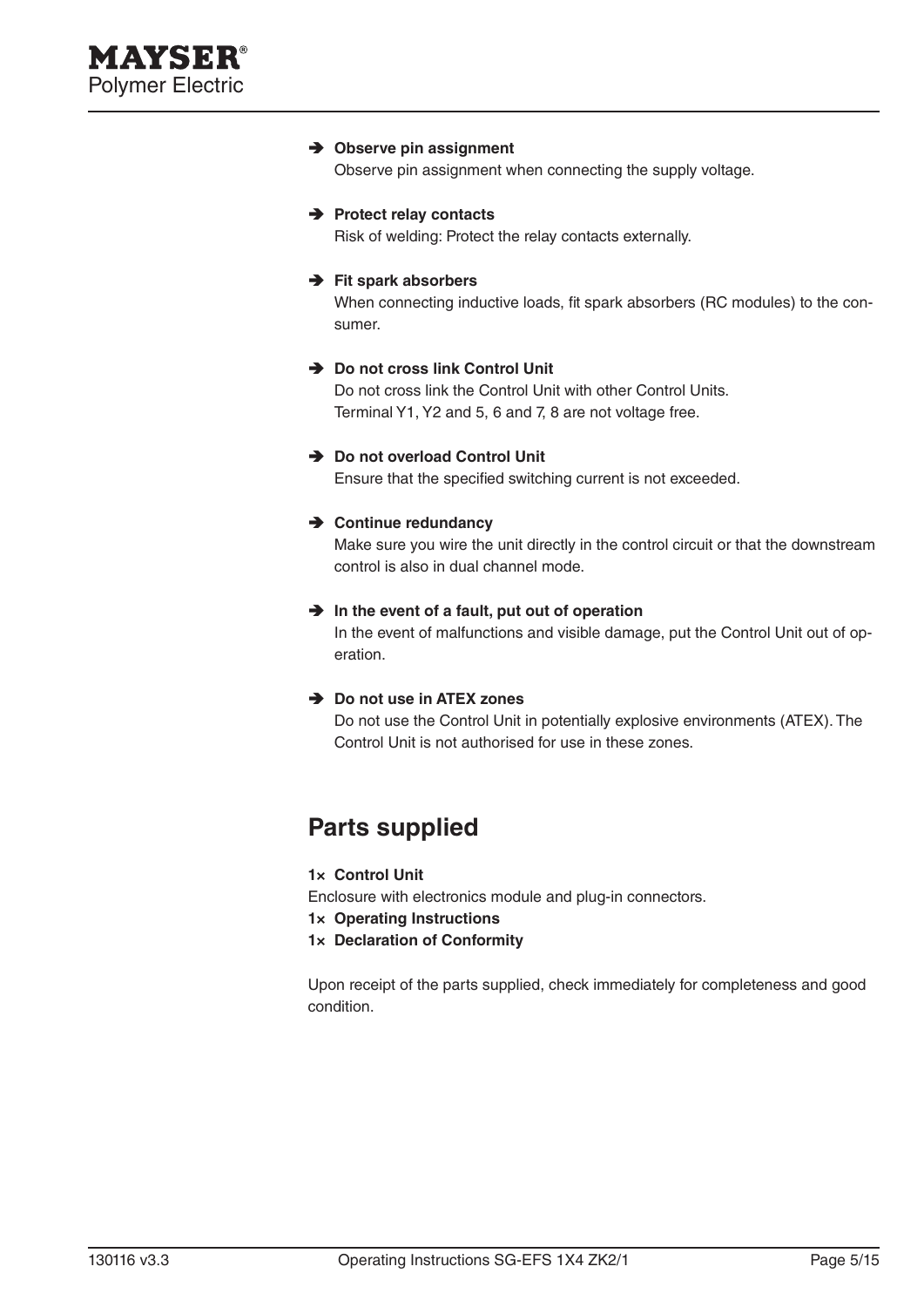# **Transport and storage**

### **Packaging and transport**

The Control Units are packed individually in cardboard boxes. Several Control Units are stacked in one large cardboard box. The documents are enclosed separately.

### **Storage**

- $\rightarrow$  Store the Control Units in the original packaging in a dry place.
- $\rightarrow$  Observe the storage temperatures given in the technical specifications.

# **Product overview**

### **Connections**

| <b>Connections:</b>             | <b>Terminals:</b> |
|---------------------------------|-------------------|
| Supply voltage                  | A1, A2            |
| Switching channel 1 (Channel 1) | 13.14             |
| Switching channel 2 (Channel 2) | 23, 24            |
| Signal circuit                  | 31, 32            |
| Reset                           | 5, 6              |
| Auto-Reset                      | 7.8               |
| Sensor                          | Y1, Y2            |
|                                 |                   |

### **LEDs information**

- yellow LED "K1 ON": Sensor not activated
- yellow LED "K2 ON": Sensor not activated

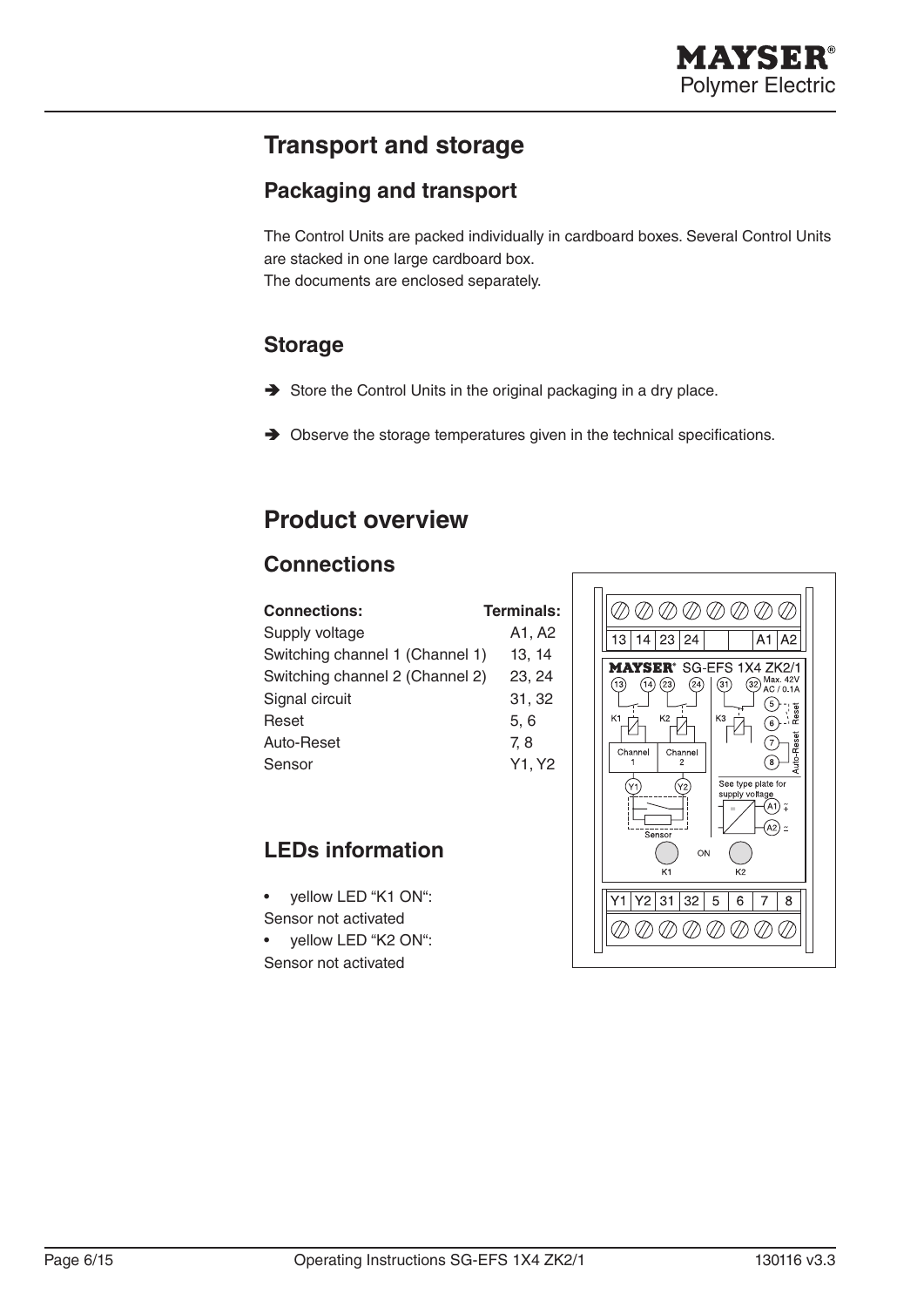# **Function, installation and commissioning**

### **Function**

The single-fault-safe electronics module has dual channels (redundant). Each channel controls a forceguided relay and additionally monitors the relay of the other channel. The electronic system monitors the electrical resistance of the sensor with a defined zero signal current.

When the sensor is not actuated and after a reset, the relays K1 and K2 are energised. The yellow LEDs "K1 ON" and "K2 ON" are on, the switching channels 1 and 2 are closed and the signal circuit is open. When the sensor is actuated, the K1 and K2 relays are de-energised. The yellow LEDs "K1 ON" and "K2 ON" go out, the switching channels 1 and 2 are open, and the signal circuit is closed.

If the sensor cable breaks, relays K1 and K2 are de-energised. The yellow LEDs "K1 ON" and "K2 ON" go out, the switching channels 1 and 2 are open, and the signal circuit is closed.

The signal circuit works opposed to the switch channels 1 and 2.

### **Installation**

# **WARNING**





#### **Danger of injury due to electrocution!**

- $\rightarrow$  Disconnect all devices and live parts in the immediate environment of the power supply and protect them against being switched on again (see relevant operating instructions).
- $\rightarrow$  Check that all devices and parts are disconnected from the power supply.

#### **Impaired operation due to overheating**

The operation of the protective device may be impaired due to overheating of the Control Unit.

- $\rightarrow$  When installing in the switch cabinet, ensure sufficient distance from hest sources (at least 2 cm)
- Ä Only use the Control Unit in zones that have a min. protection class of IP54 (eg. switch cabinet)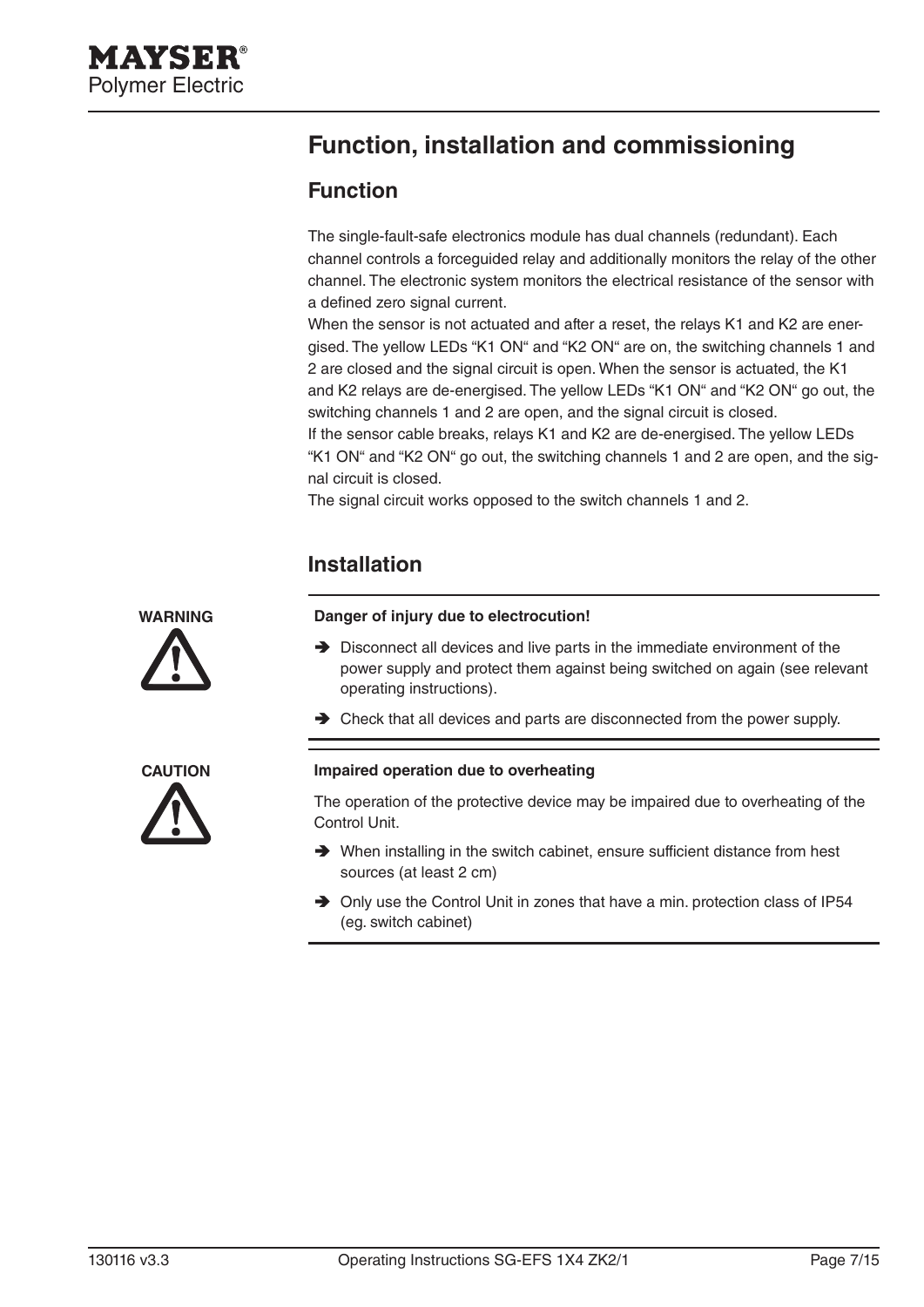1. The enclosure of the Control Unit can be mounted in any position on a 35 mm IEC 60715 rail.





#### **Overall safety endangered**

The quality and reliability of the interface between the protective device and the machine influences the overall safety.

- $\rightarrow$  Install the interface very carefully
- 2. Wire the sensors, switching channels, signal circuit and supply voltage to the terminals.



#### **Automatic reset**

A bridge is necessary for automatic reset (without reset). The unit is supplied with a bridge already connected between cable terminals 7 and 8.

 $\rightarrow$  Check if the bridge is set between cable terminals 7 and 8.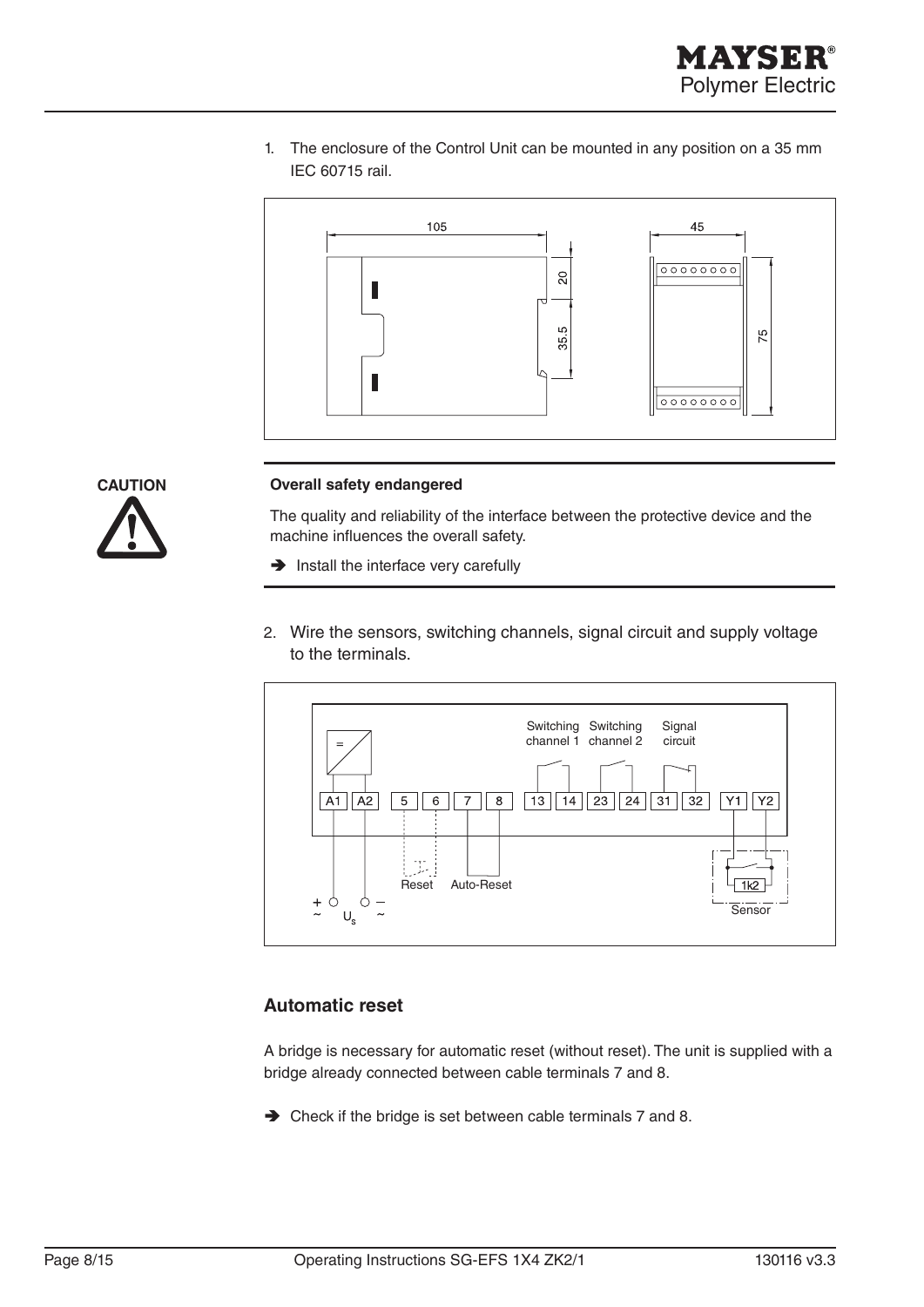#### **Manual reset**

For manual reset (with reset), a switch must be connected between cable terminals 5 and 6. The control unit reacts when the switch changes from "not activated" to "activated", i.e. if the switch sticks, no reset command is initialised.

- $\rightarrow$  Remove the bridge between cable terminals 7 and 8.
- $\rightarrow$  Wire up a switch between cable terminals 5 and 6.

### **Commissioning**

- 1. Make sure the plug connections are firmly attached.
- 2. Connect the supply voltage.

#### **Danger of injury due to electrocution!**

- $\rightarrow$  Never disconnect terminals with the power on.
- $\rightarrow$  Never unplug plug connections with the power on.

#### **Test function: automatic reset**

- 1. Make sure no sensors are activated.
	- yellow LEDs "K1 ON" and "K2 ON" are on
	- contacts of switching channels 1 and 2 closed
	- signal circuit open
- 2. Activate a sensor.
	- yellow LEDs "K1 ON" and "K2 ON" go off
	- contacts of switching channels 1 and 2 open
	- signal circuit closed
- 3. Repeat step 1.
- 4. Disconnect the sensor.
	- yellow LEDs "K1 ON" and "K2 ON" go off
	- contacts of switching channels 1 and 2 open
	- signal circuit closed

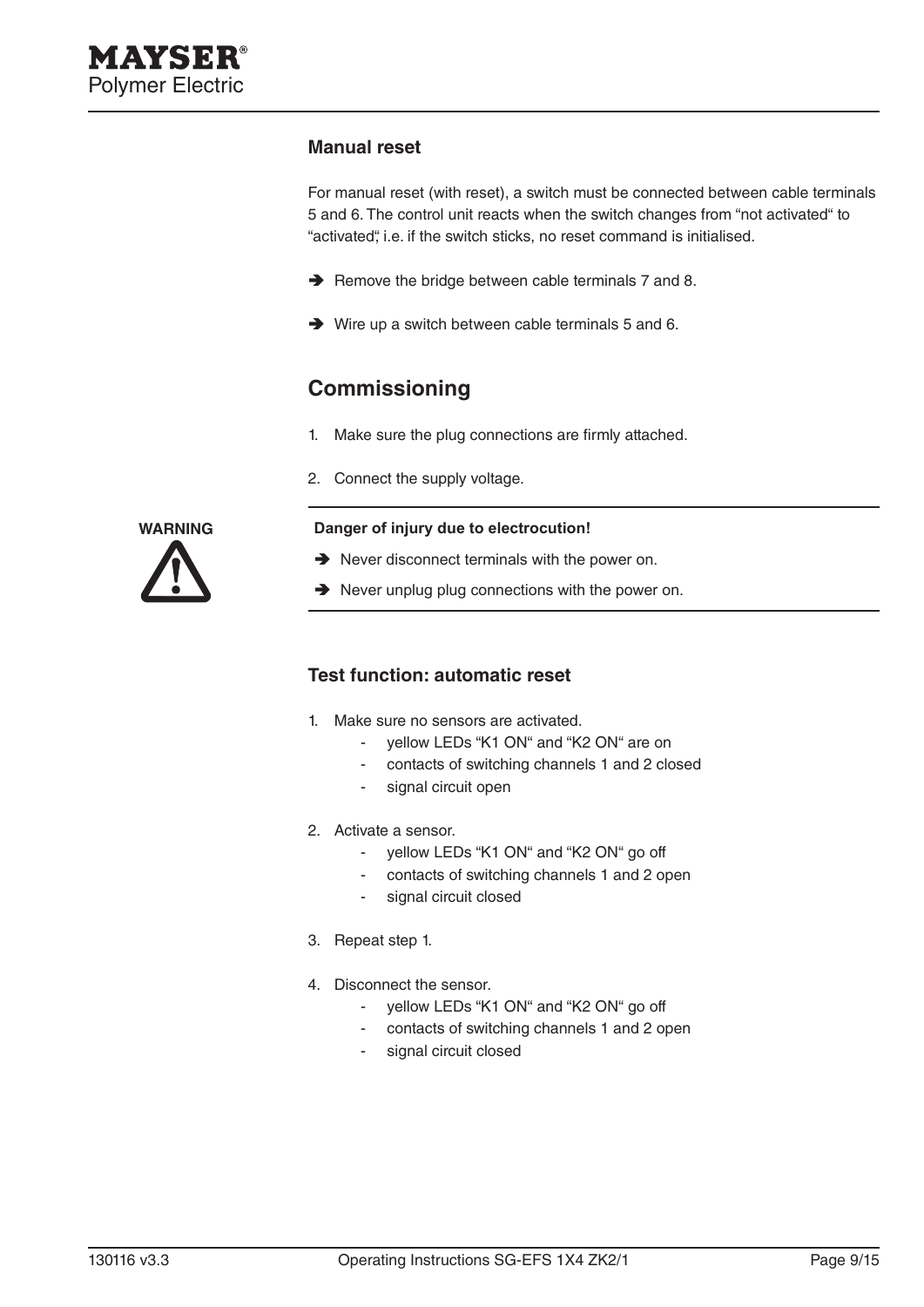

#### **Test function: manual reset**

- 1. Make sure no sensors are activated.
	- yellow LEDs "K1 ON" and "K2 ON" are out
	- contacts of switching channels 1 and 2 open
	- signal circuit closed
- 2. Activate the reset switch.
	- yellow LEDs "K1 ON" and "K2 ON" are on
	- contacts of switching channels 1 and 2 closed
	- signal circuit open
- 3. Activate a sensor.
	- vellow LEDs "K1 ON" and "K2 ON" go off
	- contacts of switching channels 1 and 2 open
	- signal circuit closed
- 4. repeat steps 1 and 2.
- 5. Disconnect the sensor.
	- yellow LEDs "K1 ON" and "K2 ON" go off
	- contacts of switching channels 1 and 2 open
	- signal circuit closed

### **Recommissioning**

#### **Danger of injury!**

 $\rightarrow$  Never start your machine as long as the risk remains.

#### **Automatic reset**

The Control Unit works without reset. If the sensor is enabled after actuation, relays K1 and K2 re-energise after a delay  $t_{av}$ 

Ä Check for proper functioning after recommissioning (see section *Commissioning*)

#### **Manual reset**

The Control Unit works with reset. Relays K1 and K2 are only energised after the reset switch is actuated.

Ä Check for proper functioning after recommissioning (see section *Commissioning*)

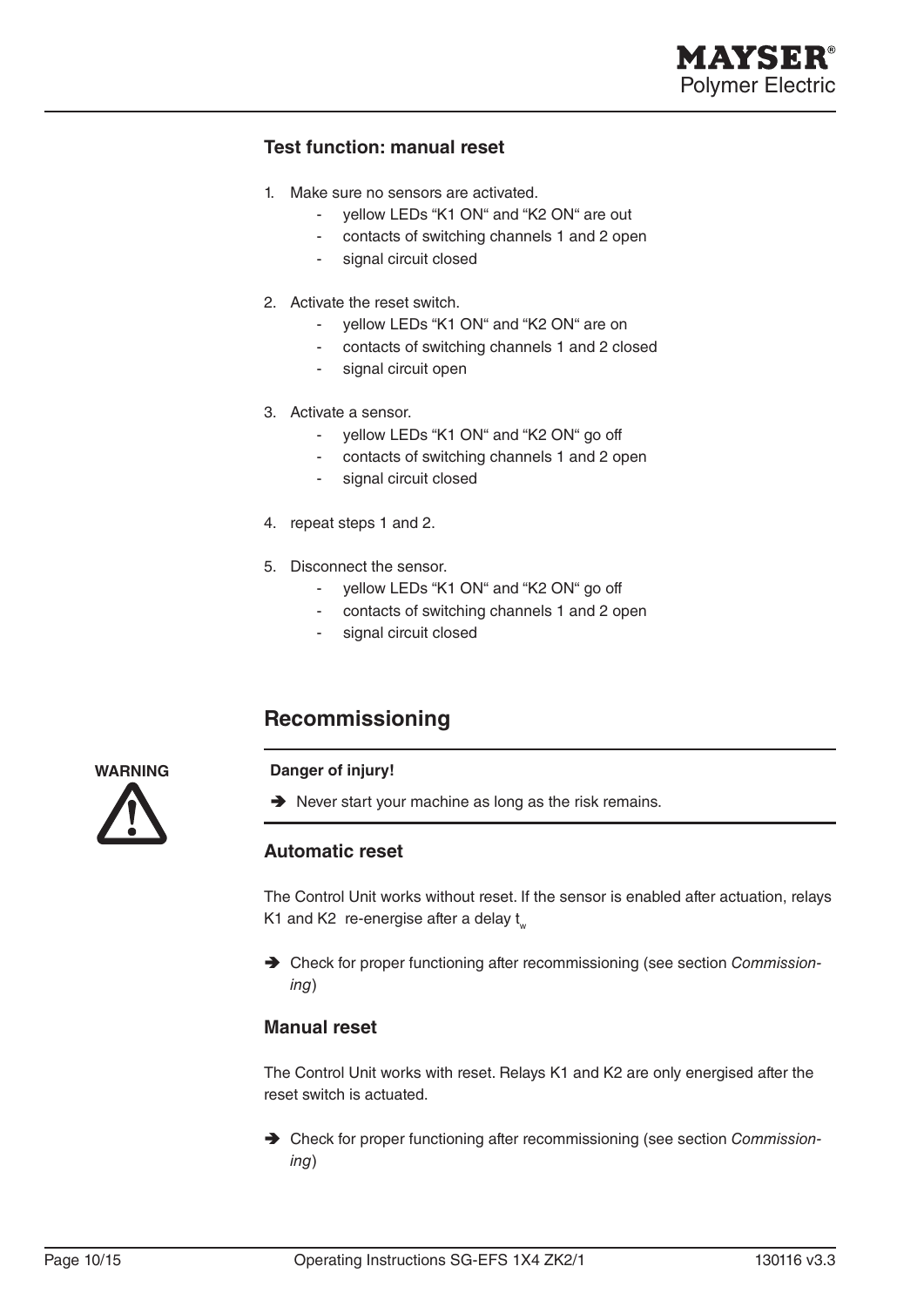### **Connection examples**

### **Contacts continued in two-channel mode**



### **Contact duplication for automatic reset**



### **Contact duplication for manual reset**

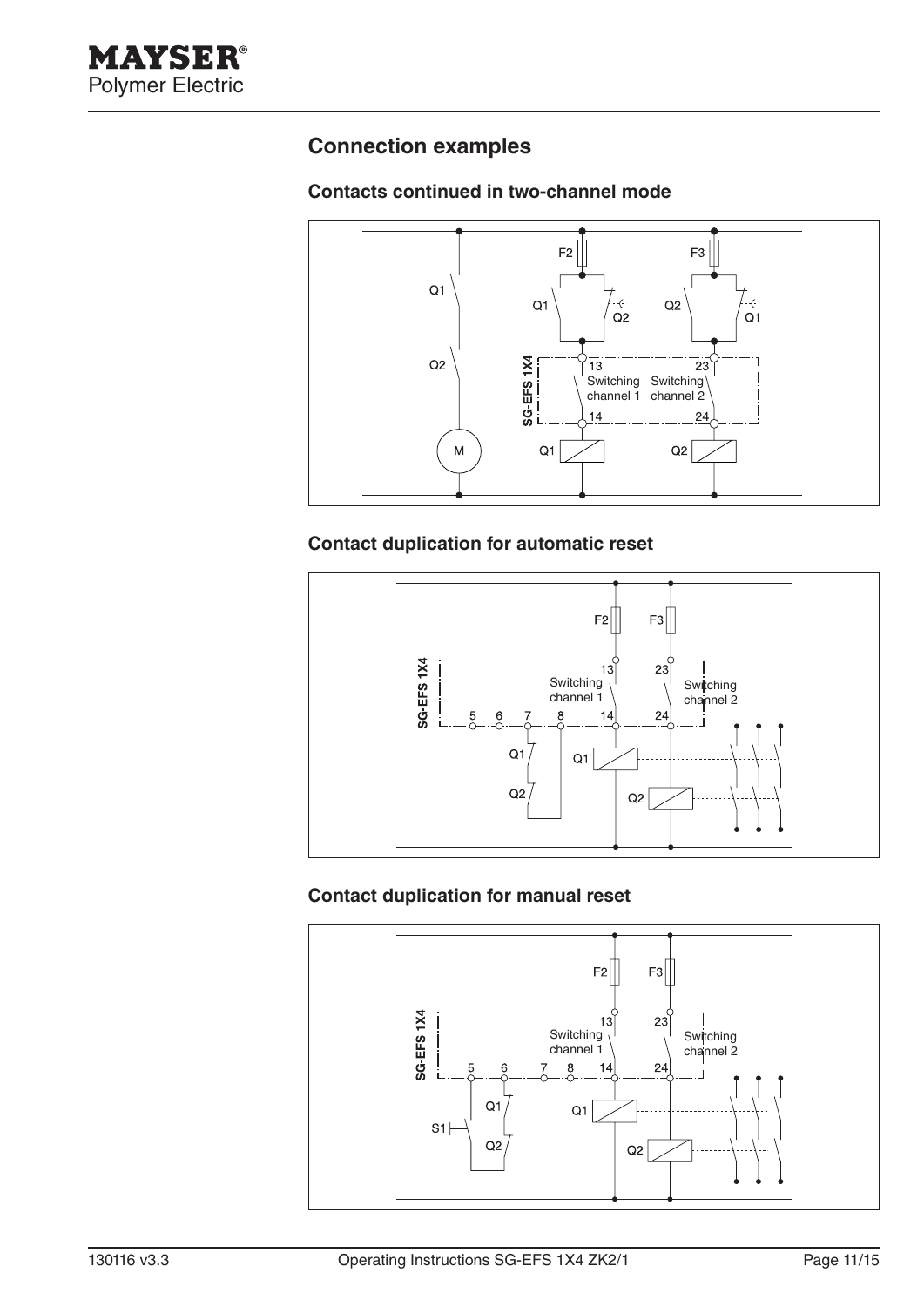# **Maintenance and cleaning**

### **Maintenance**

The Control Unit is maintenance-free.

 $\rightarrow$  Repeat the operational test monthly.

### **Cleaning**

**WARNING**

#### **Danger of injury due to electrocution!**

- $\rightarrow$  Disconnect the Control Unit as well as all devices and live parts in the immediate environment of the power supply and protect them against being switched on again (see relevant operating instructions).
- $\rightarrow$  Check that all devices and parts are disconnected from the power supply.
- $\rightarrow$  Clean the outside of the enclosure with a dry cloth.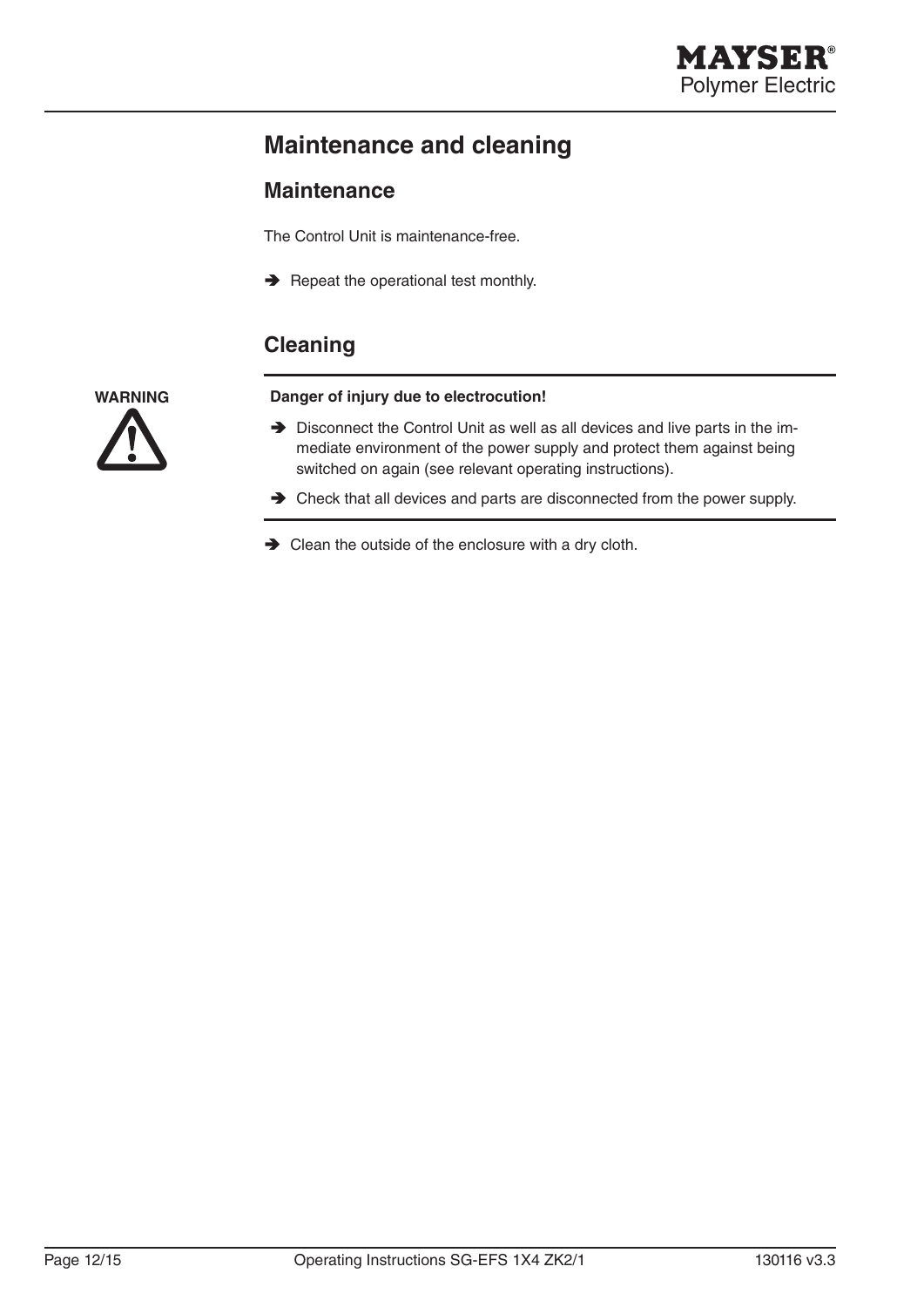# **Troubleshooting and remedies**

Prerequisite: the Control Unit is connected to the supply voltage and sensor. No sensor is activated.

| <b>Fault display</b>                       | <b>Possible cause</b>                                  | <b>Remedy</b>                                          |
|--------------------------------------------|--------------------------------------------------------|--------------------------------------------------------|
| yellow LEDs "K1 ON"<br>and "K2 ON" are out | No or incorrect supply voltage                         | Check supply voltage, compare with<br>1.<br>type plate |
|                                            |                                                        | Check terminal connections                             |
|                                            | Incorrect monitoring resistor on sensor                | Connect sensor with monitoring<br>→<br>resistor 1k2    |
|                                            | If monitoring resistor is correct: sensor is<br>faulty | $\rightarrow$ Replace sensor                           |
|                                            | No sensor connected                                    | Connect sensor<br>$\rightarrow$                        |
|                                            | Sensor incorrectly connected                           | $\rightarrow$ Check terminal connections               |
|                                            | Cable break                                            | $\rightarrow$ Replace sensor                           |
|                                            | Manual reset: reset switch not actuated                | $\rightarrow$ Actuate reset switch                     |
|                                            | Manual reset: reset switch sticks                      | Replace switches on terminals 5 and 6                  |
|                                            | Automatic reset: bridge missing                        | → Connect bridge between terminals 7<br>and 8          |
|                                            | Control Unit is faulty                                 | Replace Control Unit                                   |
| Only one LED is on                         | Incorrect supply voltage                               | Check supply voltage, compare with<br>type plate       |
|                                            | Control Unit is faulty                                 | Replace Control Unit                                   |

Fault can still not be detected?

Ä Contact Mayser-Support: Tel. +49 731 2061-0.

### **Replacement parts**



#### **Overall safety endangered**

If the sensor and Control Unit are not replaced with original parts from Mayser, operation of the protective device may be impaired.

 $\rightarrow$  Only use original parts from Mayser.

### **Disposal**

The devices produced by Mayser are professional electronic tools exclusively intended for commercial use (so-called B2B devices). Unlike devices mainly used in private households (B2C), they may not be disposed of at the collection centres of public sector disposal organisations (e.g. municipal recycling depots). At the end of their useful life, the devices may be returned to us for disposal. WEEE reg. no. DE 39141253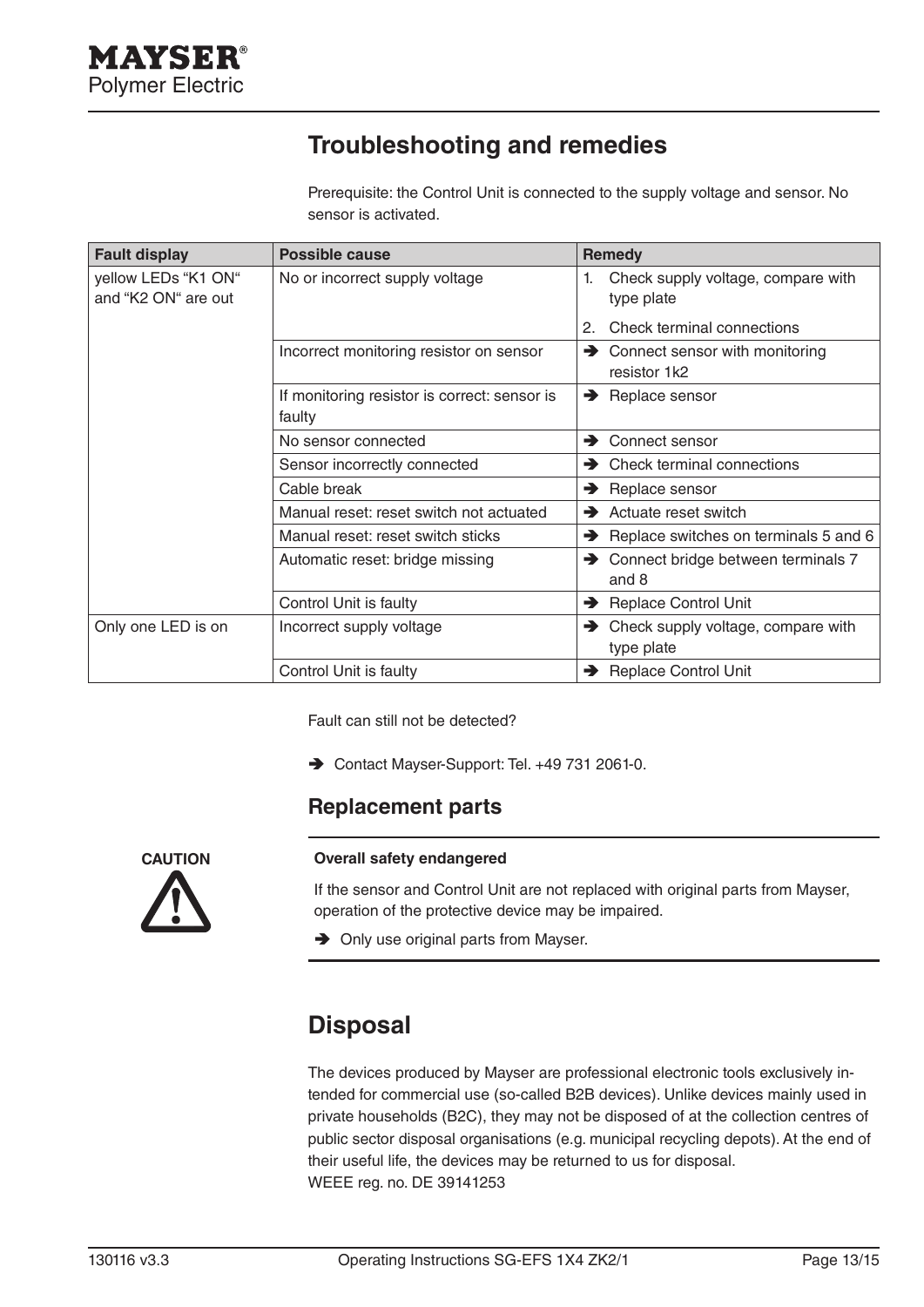# **Conformity**



The design type of the product complies with the basic requirements of the following directives:

- 2006/42/EC (Safety of Machinery)
- 2004/108/EC (EMC)

The Declaration of Conformity is available in the Downloads section of the website: www.mayser-sicherheitstechnik.de

### **EC Design Test**

The product was tested by an independent institute. An EC design type test certificate confirms conformity.

The EC design type test certificate is available in the Downloads section of the website:

www.mayser-sicherheitstechnik.de

# **Technical Data**

| <b>SG-EFS 1X4 ZK2/1</b>            | AC 24 V / DC 24 V                                            | AC 115 V / AC 230 V                   |
|------------------------------------|--------------------------------------------------------------|---------------------------------------|
| <b>Testing basis</b>               | EN 12978, ISO 13849-1, ISO 13856-1, ISO 13856-2, ISO 13856-3 |                                       |
| Supply voltage $U_s$               |                                                              |                                       |
| Voltage tolerance                  | $-15\%$ to $+10\%$ / $-15\%$ to $+20\%$                      | $-15\%$ to $+10\%$                    |
| Nominal current                    | 220 mA / 112 mA                                              | 48 mA / 28 mA                         |
| Nominal frequency                  | 48 to 62 Hz $/ -$                                            | 48 to 62 Hz                           |
| <b>External protection</b>         | 250 mA slow-acting                                           | 250 mA slow-acting                    |
| Power consumption                  | < 6 VA / < 4 W                                               | $<$ 7 VA $/$ < 7 VA                   |
| <b>Times</b>                       |                                                              |                                       |
| Reaction time t                    | $< 10$ ms                                                    | $< 10$ ms                             |
| Re-start time $t_w$                | $<$ 190 ms                                                   | $<$ 190 ms                            |
| <b>Safety classifications</b>      |                                                              |                                       |
| ISO 13856: Reset                   | with/without                                                 | with/without                          |
| ISO 13849-1:2006                   | Category 3 PL e                                              | Category 3 PL e                       |
| $MTTF_{d}$                         | 313 years                                                    | 313 years                             |
| $DC_{\text{ava}}$                  | 90%                                                          | 90%                                   |
| $B_{10d}$ (Load: DC 24 V / 2 A)    | $2\times 10^6$                                               | $2\times 10^6$                        |
| $n_{op}$ (estimate)                | 52560 per year                                               | 52560 per year                        |
| <b>CCF</b>                         | Requirements fulfilled                                       | Requirements fulfilled                |
| EN 60664-1: Creep distance and air | soiling degree 2, overvoltage                                | soiling degree 2, overvoltage         |
| gap                                | category II / 230 V, basic insulation                        | category II / 230 V, basic insulation |